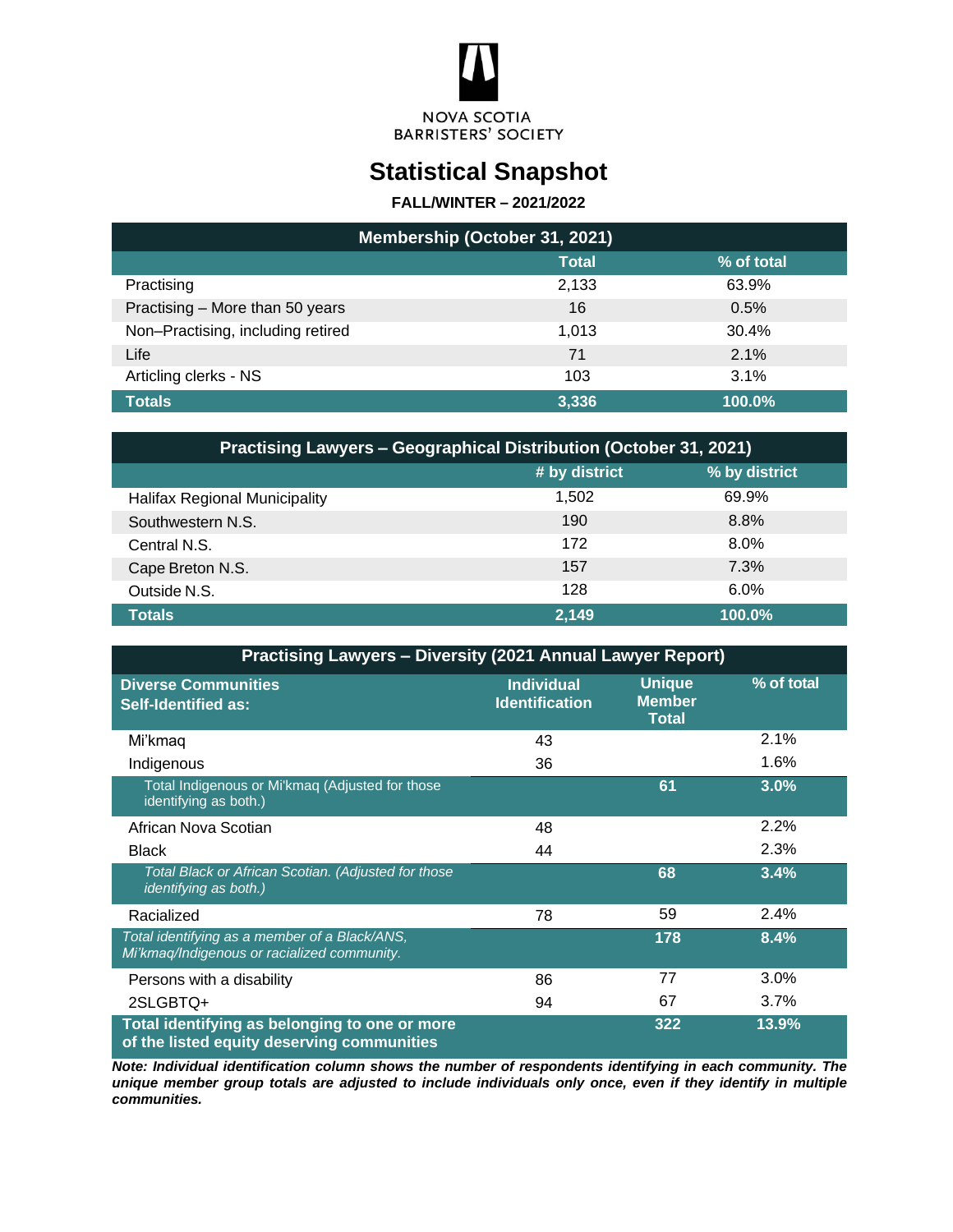

# **Statistical Snapshot**

### **FALL/WINTER – 2021/2022**

| Type of Practice or Employment (2021 Annual Lawyer Report) |              |               |  |  |  |
|------------------------------------------------------------|--------------|---------------|--|--|--|
|                                                            | # of Lawyers | $\frac{9}{6}$ |  |  |  |
| Private practice - partner                                 | 547          | 26.2%         |  |  |  |
| Private practice - associate/other                         | 487          | 23.4%         |  |  |  |
| Federal government                                         | 116          | 5.6%          |  |  |  |
| Provincial government/legal aid                            | 411          | 19.7%         |  |  |  |
| Sole practitioner                                          | 237          | 11.4%         |  |  |  |
| Employed lawyer                                            | 235          | 11.3%         |  |  |  |
| All other                                                  | 52           | 2.5%          |  |  |  |
| <b>Totals</b>                                              | 2,085        | 100.0%        |  |  |  |

| Area of Law (percentage of time -<br>2021 Annual Lawyer Report) | # of lawyers<br>whose practice<br>includes: | Overall % of<br>all lawyers'<br>time |
|-----------------------------------------------------------------|---------------------------------------------|--------------------------------------|
| Aboriginal                                                      | 130                                         | 1.5%                                 |
| Administrative                                                  | 524                                         | 5.7%                                 |
| Bankruptcy and Insolvency                                       | 120                                         | 0.8%                                 |
| Civil Litigation - Corporate & Commercial                       | 452                                         | 5.3%                                 |
| Civil Litigation - Personal Injury - Plaintiff                  | 288                                         | 5.1%                                 |
| Civil Litigation - Personal Injury - Defence                    | 206                                         | 3.8%                                 |
| Civil Litigation - Real Estate / Residential Tenancy            | 141                                         | 0.7%                                 |
| <b>Constitutional / Human Resources</b>                         | 201                                         | 1.2%                                 |
| Corporate / Commercial / Banking                                | 643                                         | 10.7%                                |
| Criminal - Defence                                              | 291                                         | 5.9%                                 |
| Criminal - Prosecution                                          | 196                                         | 7.7%                                 |
| Elder                                                           | 50                                          | 0.2%                                 |
| Employment / Labour - Employee                                  | 199                                         | 1.6%                                 |
| Employment / Labour - Employer                                  | 271                                         | 3.7%                                 |
| Environmental / Natural Resource / Energy                       | 104                                         | 1.2%                                 |
| Family - Child Protection                                       | 226                                         | 3.5%                                 |
| Family - Other                                                  | 371                                         | 7.0%                                 |
| Government / Crown / Legislative                                | 185                                         | 3.8%                                 |
| Health                                                          | 69                                          | 0.8%                                 |
| Immigration and Refugee                                         | 74                                          | 1.7%                                 |
| Indigenous                                                      | 31                                          | 0.3%                                 |
| Intellectual Property / Franchises / Patents                    | 97                                          | 0.6%                                 |
| Marine / Shipping / Fisheries                                   | 85                                          | 0.7%                                 |
| Military / Aviation                                             | 28                                          | 0.6%                                 |
| Mediation & Arbitration / Alternative Dispute Resolution        | 89                                          | 0.7%                                 |